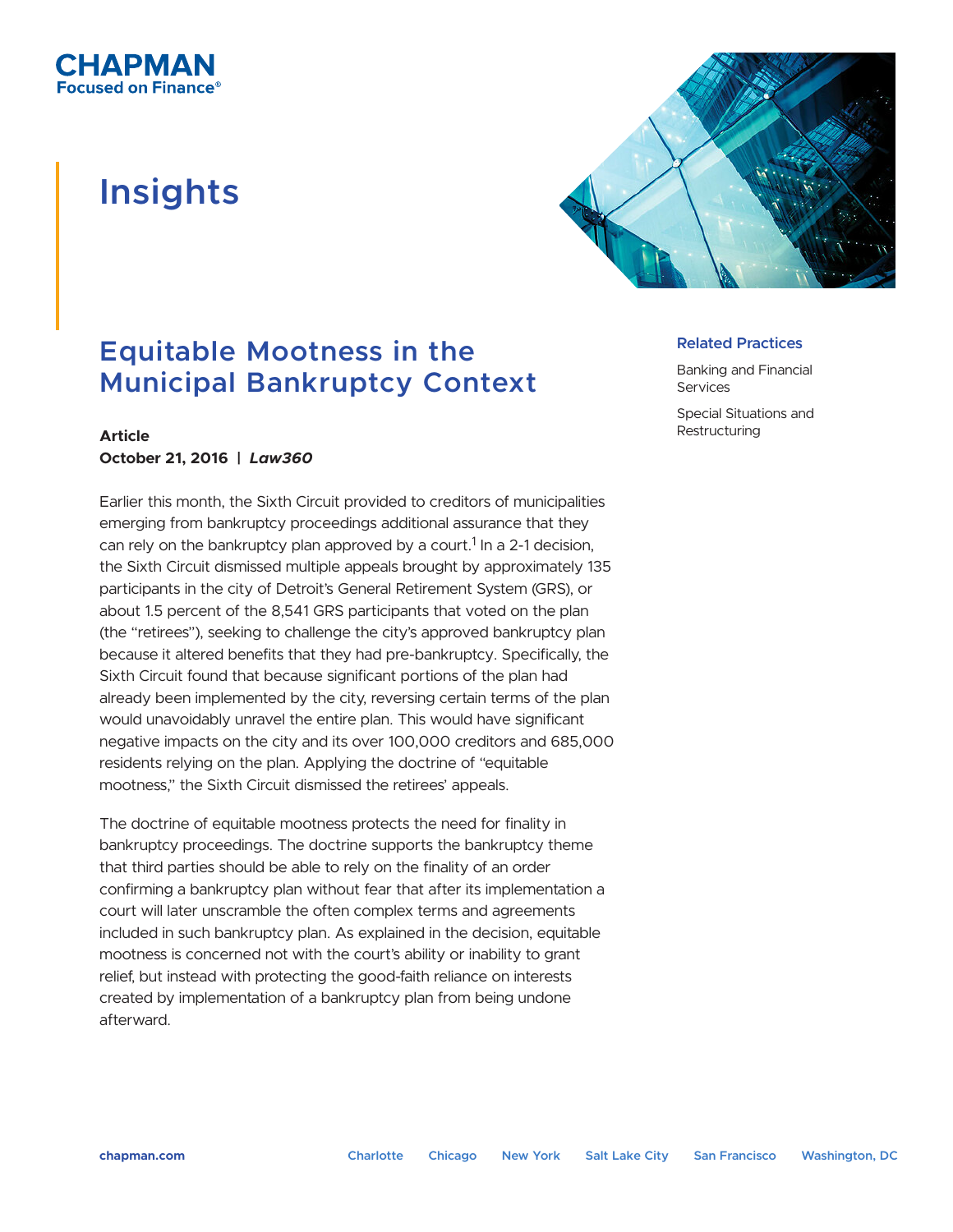

Equitable mootness is more commonly seen in the context of appeals from a bankruptcy plan in a Chapter 11/ business reorganization case. Only a handful of courts have considered the doctrine in the municipal bankruptcy context. Prior to this ruling, the only circuit court to issue an opinion as to whether equitable mootness is applicable in a Chapter 9 proceeding was the U.S. Court of Appeals for the Ninth Circuit.2 An appeal, however, is pending in the U.S. Court of Appeals for the Eleventh Circuit with respect to a finding by the U.S. District Court for the Northern District of Alabama in Bennett v. Jefferson County, 518 B.R. 613 (N.D. Ala. 2014), that equitable mootness does not apply in the Chapter 9 context.

In applying equitable mootness to the Detroit appeals, the Sixth Circuit panel saw no less interest in finality or good-faith reliance on the effectuation of a municipality's plan of adjustment than on that of a Chapter 11 private business entity, distinguishing itself from the U.S. District Court for the Northern District of Alabama's decision in Bennett. As stated above, the Bennett decision is currently on appeal to the Eleventh Circuit. Background and Application of the Doctrine of Equitable Mootness

On Nov. 12, 2014, the city of Detroit obtained approval of its bankruptcy plan, which represented the "Grand Bargain" orchestrated by the city with the vast majority of its creditors. The plan provided, among other things, for much-needed new funds from the state of Michigan and certain philanthropic foundations, reductions of existing debts, and cuts to the benefits provided to the employees and retirees in the GRS. As it played out in court and in the press, both during and after confirmation, it is clear the Grand Bargain was a hard-fought settlement affecting most creditors, obtained as a result of extensive court hearings and difficult settlement negotiations.

Following confirmation of the plan, the retirees filed appeals challenging the provisions of the plan that reduced their pensions and eliminated certain other benefits and cost-of-living increases. The district court dismissed the appeals as equitably moot, and appeals were taken to the Sixth Circuit.<sup>3</sup> As stated above, the panel majority dismissed the appeals as equitably moot.

Courts analyze equitable mootness under a three-part test:

- 1. whether a stay of the order confirming the plan has been obtained;
- 2. whether the plan has been "substantially consummated"; and
- 3. whether the relief would significantly and irrevocably disrupt the implementation of the plan or disproportionately harm the reliance interests of other parties not before the court.

The court found all three factors favored dismissal of the appeals.

First, the retirees had not obtained a stay of the plan. Second, the plan had been substantially consummated in that many significant — "even colossal" — actions had been taken since the plan went into effect on Dec. 10, 2014. A few examples cited in the decision included the city's issuance of over \$1 billion in bonds and \$720 million in new notes, the transfer of all Detroit Institute of Art assets to a perpetual charitable trust, and the transfer of certain real property interests, as well as the payment of many claim holders pursuant to settlements provided for under the plan.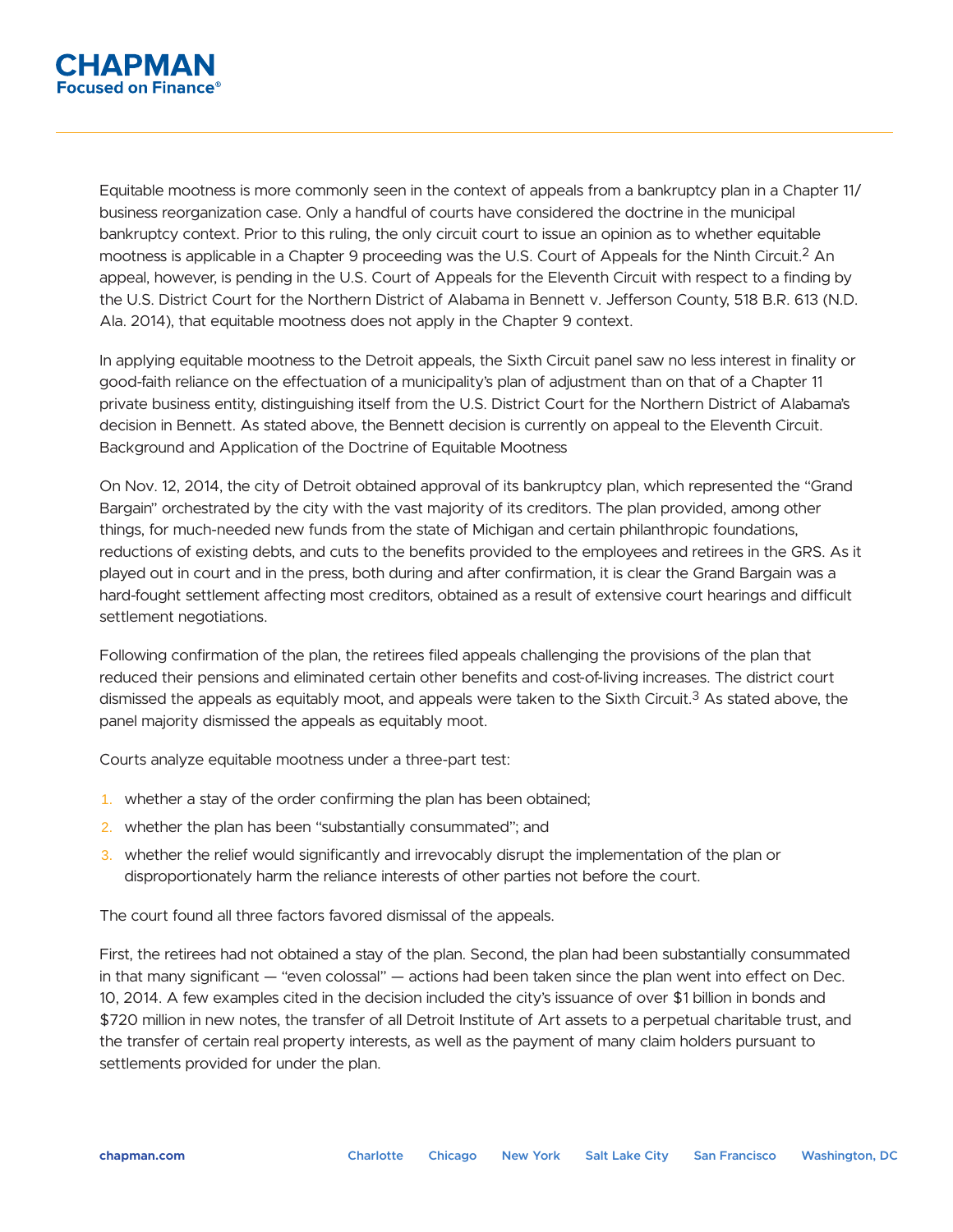

Last, the panel majority found that the "Grand Bargain" reflected in the plan was contingent on the reductions to the GRS as negotiated and approved by the vast majority of the participants in the GRS. The Sixth Circuit panel believed that altering the pension reductions as requested by the retirees would nullify the Grand Bargain, unravel the plan, and harm the city, its creditors and its residents.

In writing for the majority, Sixth Circuit Judge Alice M. Batchelder stated that the appellants' cases were "not a close call." Further, the Sixth Circuit held that the doctrine of equitable mootness was created and intended exactly to prevent the unscrambling of such complex plans after they have been implemented. The court found that the "Grand Bargain" had already been implemented.

There was one dissenting judge. Sixth Circuit Judge Karen Nelson dissented from the majority opinion, questioning the appropriateness of the doctrine of equitable mootness in any bankruptcy case, including Chapter 9. Judge Nelson did not challenge the majority's finding of substantial consummation, or the finding that granting the appeal will significantly harm third parties. Rather, she opined that the application of equitable mootness is a derogation of the judicial obligation to decide cases. Judge Nelson stated:

equitable mootness suggests that the importance of adjudicating the retirees' rights pales in comparison to the importance of protecting the expectations of lenders and others who have chosen to rely on Detroit's bankruptcy plan before appellate challenges to it were resolved.

The dissent, however, does not discuss the potential impact of an appellate process that can take years, particularly where no stay has been obtained. Even without delving into the merits of the appellants' claims, nearly two years have already passed since confirmation and implementation of the city's plan.

#### **Conclusion**

The Sixth Circuit's decision would not prevent well-meaning and concerned creditors from appealing an order confirming a Chapter 9 bankruptcy plan that they believe was confirmed in bad faith or in contravention to the requirements of the Bankruptcy Code and state law, but it does provide additional protection for creditors who have relied on the entry and substantial consummation of a municipality's bankruptcy plan. In order to do so, however, appellants will still be required to seek a stay of the order (which may require the posting of a substantial bond) or argue that the appeal is not equitably moot by showing that the plan has not been substantially consummated or that the requested relief will not significantly disrupt implementation of the plan or disproportionally harm other parties. In the absence of a stay, any appellant is at an increasing risk of finding its appeal is equitably moot as the plan becomes substantially consummated.

A petition for an en banc hearing of the Sixth Circuit is anticipated and, with a potential conflicting decision from the Eleventh Circuit, an appeal to the U.S. Supreme Court. Completion of the appellate process could therefore be a long way off. L

1. In re City of Detroit, Michigan, 2016 WL 5682704 (6th Cir. Oct. 3, 2016).